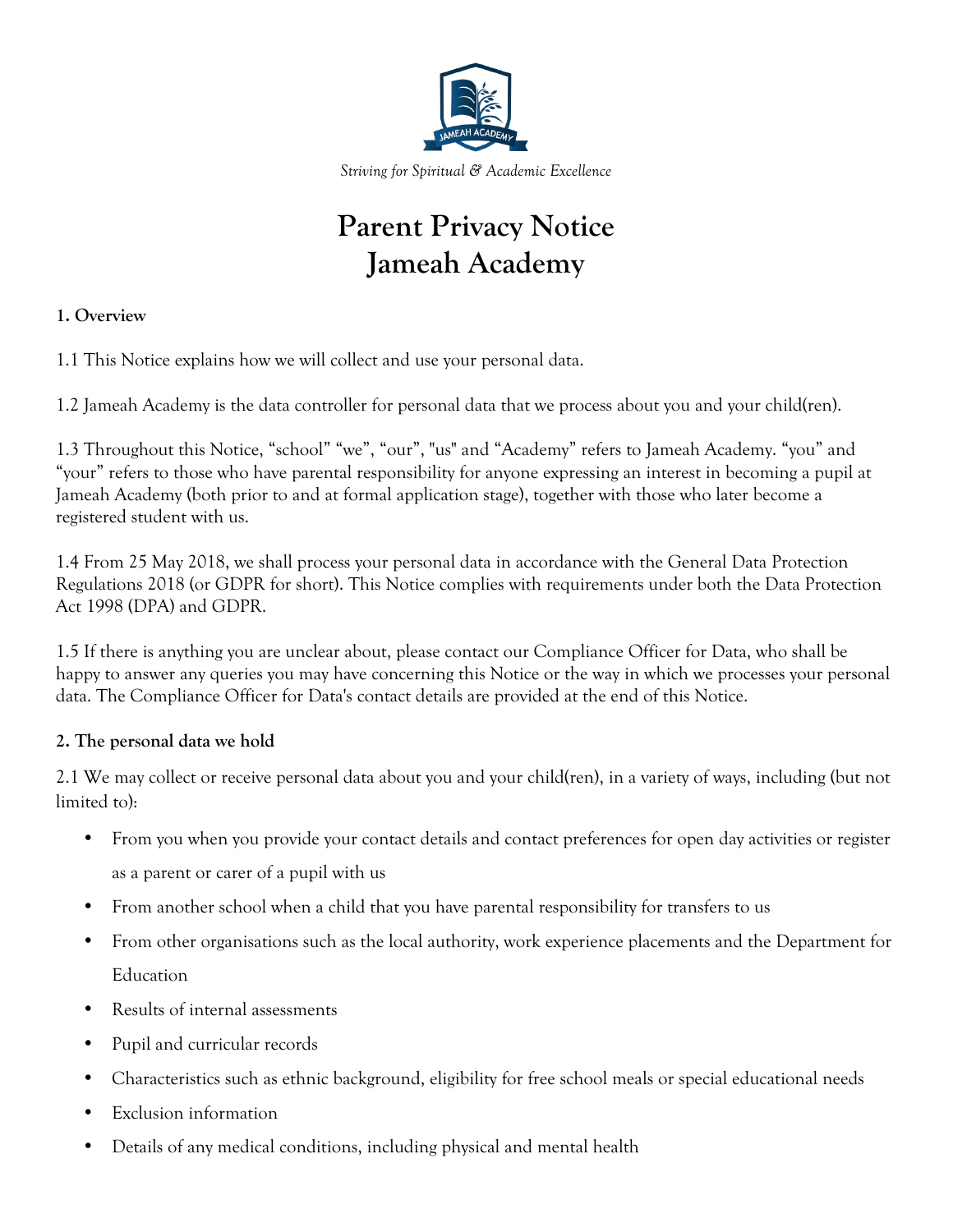- attendance information
- Safeguarding information
- Details of any support received, such as care packages, plans and support providers
- Photographs
- CCTV images captured in school

2.2 When we obtain personal data about you from third party sources, we will look to ensure that the third party has lawful authority to provide us with your personal data.

# **3. The purposes for which we process your personal data and the lawful basis for that processing**

3.1 We process your personal data for the administration of your child(ren)'s position as a pupil with us, for purposes including (but not limited to):

- Supporting pupil learning
- Monitoring and reporting on pupil progress
- Providing appropriate pastoral care
- Protecting pupil welfare
- Assessing the quality of our services
- Administering admission waiting lists
- Carrying out research on the views of pupils and parents
- Complying with the law on data sharing

3.2 The lawful basis for this processing is 'Legal obligation' under article 6(1)(C) of the General Data Protection Regulations 2018

3.3 Where we have obtained consent to use pupils' personal data, this consent can be withdrawn at any time. We will make this clear when we ask for consent, and explain how this consent can be withdrawn.

# **4. Who might we share your data with?**

4.1 The Academy will only share your personal data with third parties if the law and our policies allow us to do so. For example, it may share some of your data with bodies such as

- The pupil's family and representatives
- Our local authority
- Central and local government
- The Department for Education
- Health authorities
- Law enforcement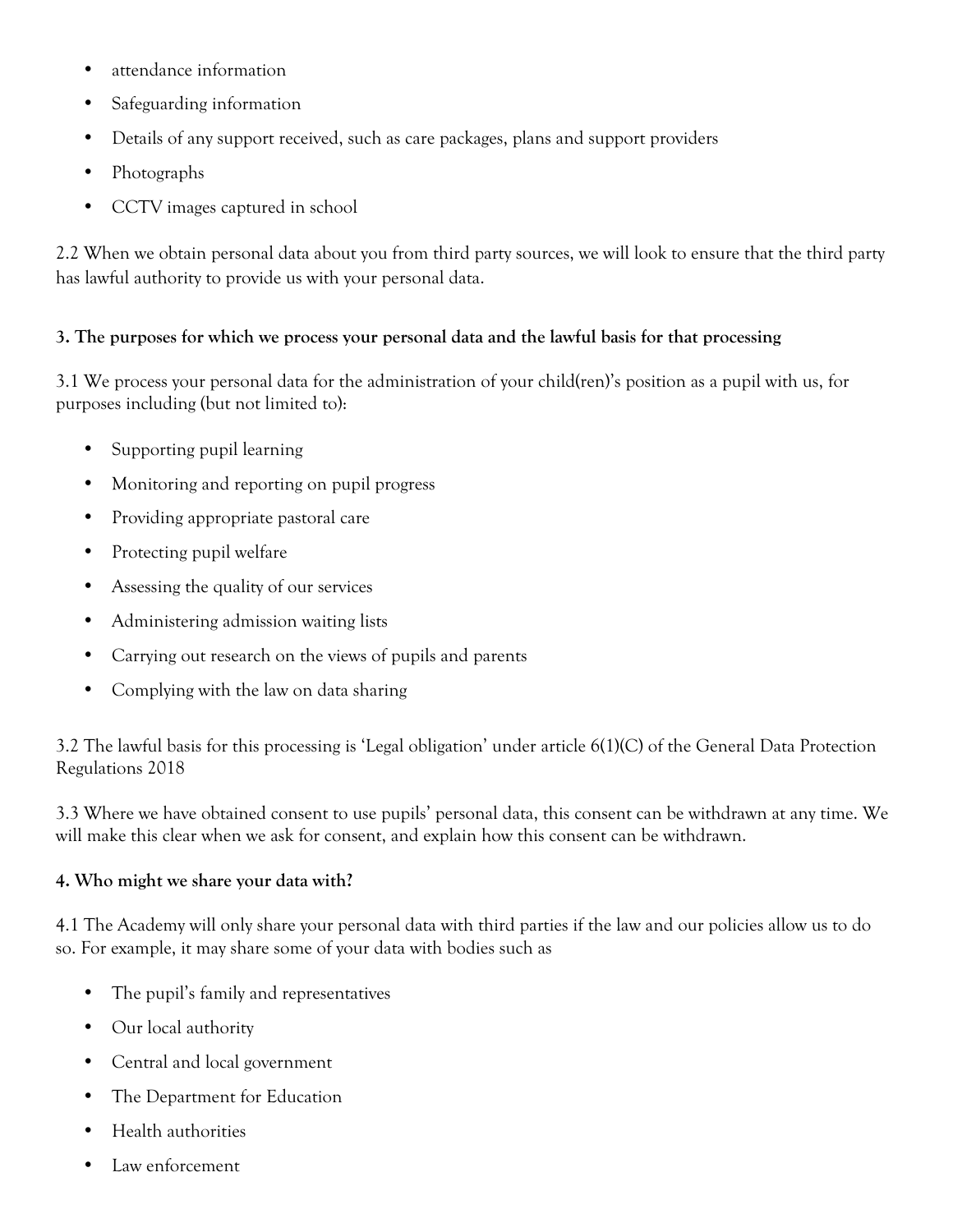- Educators and examining bodies
- Our regulator (e.g. Ofsted)
- Our auditors

4.2 The Academy may also share your data with other professional bodies for legal reasons such as the emergency services.

4.3 It is important for you to know that data we hold on you or your child will not be shared by us for purposes such as direct marketing by third parties.

# **5. Your rights as a data subject**

5.1 We thought it would be helpful to set out your rights under GDPR. You have the right to:

- Withdraw consent where that is the legal basis of our processing
- Access your personal data that we process, by making a 'Subject Access Request'
- Rectify inaccuracies in personal data that we hold about you
- Have your data erased once we no longer have a legal basis for holding it
- Restrict the processing in certain ways
- Obtain a copy of your data in a commonly used, intelligible, electronic form and
- Object to certain processing of your personal data by us.

5.2 Parents/carers can make a Subject Access Request with respect to their child's data where the child is not considered mature enough to understand their rights over their own data (usually under the age of 12), or where the child has provided consent.

5.3 If a Subject Access Request is made regarding any data we hold on you or your child, then we will:

- Give you a description of it
- Tell you why we are processing and holding it, and how long we will keep it for
- Explain where we got it from, if not from you or your child
- Tell you who it has been, or will be, shared with
- Let you know whether any automated decision making is being applied to the data, and any consequences of this
- Give you a copy of the information in a commonly used, intelligible, electronic form

5.4 Individuals also have the right for their personal information to be transferred electronically to another organisation in certain circumstances.

5.5 Please see https://ico.org.uk for further information on the above rights. You may also contact our Compliance Officer for Data for further information.